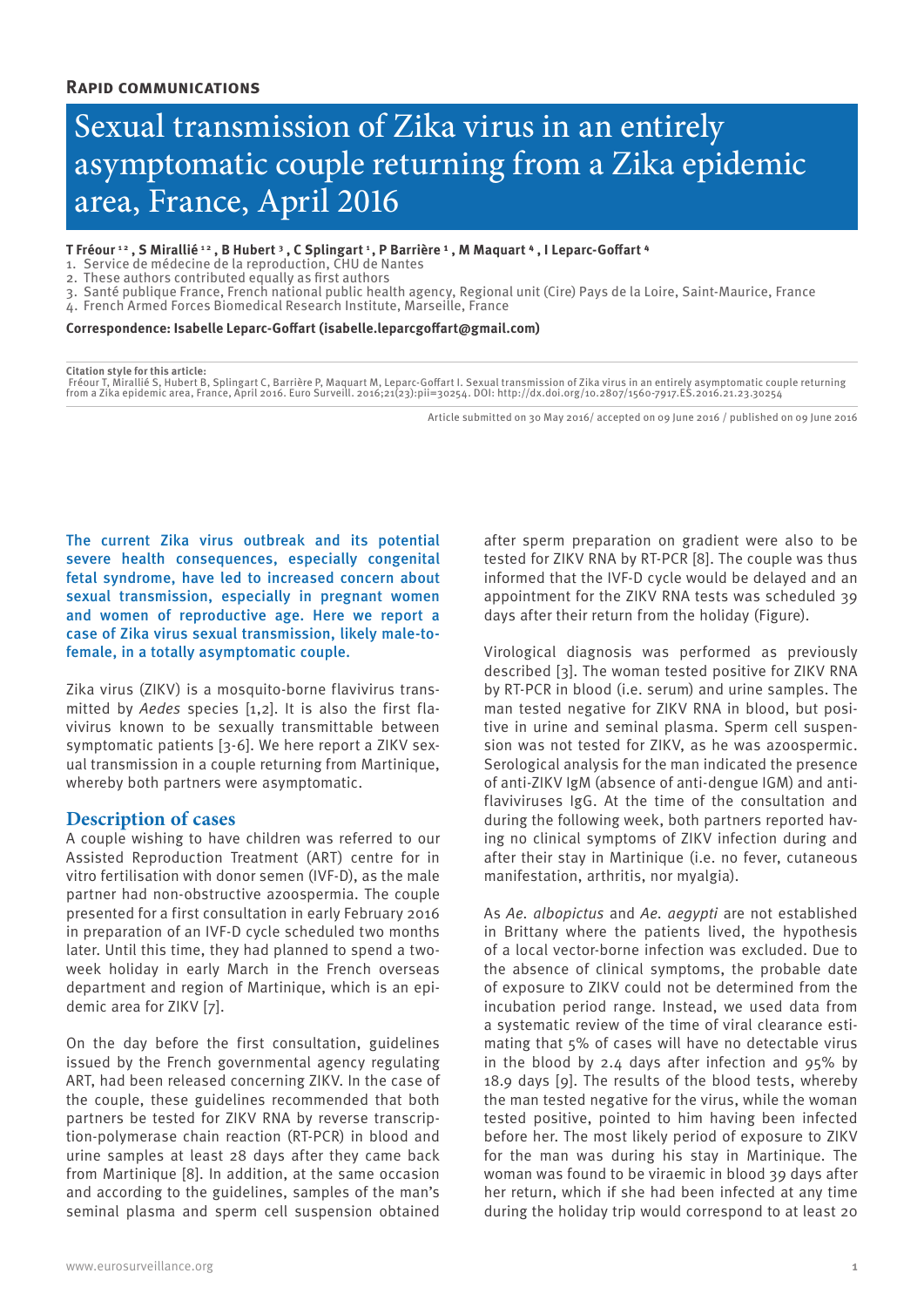# **Figure 1**

Timelines showing the key dates of possible exposure to Zika virus (ZIKV) for two cases of ZIKV infection and results of ZIKV reverse transcription-polymerase chain reaction tests on blood, urine or semen, France, March–April 2016



days longer than the maximal time of viral clearance (Figure). These data, associated with the detection of ZIKV RNA in the man's semen, support the hypothesis of ZIKV sexual transmission from the man to the woman between day 21 and day 36 after their return from Martinique. The couple reported having several unprotected sexual intercourses after their return.

# **Background**

ZIKV is an emerging flavivirus currently responsible for a major outbreak in different areas of the world including for example South America, as well as islands of the Caribbean and the Pacific [7]. In addition to the vector-borne transmission of the virus by *Ae. aegypti* or *Ae. albopictus*, evidence of sexual transmission has been reported between symptomatic patients, from men-to-women or from men-to-men [3-6]. The interval between the onset of symptoms in the man and his partner has been observed to vary from 4 to 44 days [10]. Recently published data show a higher incidence of ZIKV infection in women of reproductive age in Brazil, suggesting a potential role for sexual transmission in the outbreak dynamic [11]. Knowledge on the maximum delay for possible sexual transmission from the time of infection, as well as knowledge of possible transmissions from asymptomatic infected individuals, are of real interest for public health in terms of establishing control measures, improving surveillance to detect the emergence of ZIKV in areas with no current circulation but where *Aedes* is established, and in terms of understanding the outbreak dynamic.

# **Discussion and conclusions**

The finding in our study of a likely man-to-woman sexual transmission of ZIKV between two asymptomatic cases coincided with systematic virological testing in the context of ART. To date, all reported sexual transmissions implicated an index case with symptoms of ZIKV infection, either during a stay in an epidemic area or during the 2 weeks after return from such an area  $[3-6,10]$ .

As up to 80% of patients infected with ZIKV remain asymptomatic, the level of sexual transmission could play a more important role than expected in the overall dynamic of ZIKV circulation [12]. This unapparent risk of transmission is of concern for pregnant women and women considering pregnancy, and highlights the need to reinforce the counselling and recommendations given to men travelling to epidemic regions and having sex with women of reproductive age. The possible sexual transmission from asymptomatic cases also increases the risk of emergence of ZIKV in Europe in areas where *Ae. albopictus* and *Ae. aegypti* are present.

ZIKV sexual transmission has been reported to occur up to 41 days after the onset of symptoms of the index case and ZIVK RNA has been detected in semen samples at 62 days post-symptom onset [10,13]. Issues related to viral presence and load in semen have been recently highlighted for Rift Valley fever virus and Ebola virus [14,15], whereby questions on the potential consequences have been raised for Ebola virus, as its long-lasting persistence has been shown in semen of survivors [15]. Whether the seminal level of ZIKV RNA follows the same slow decreasing pattern than Ebola virus is not known, but can be expected.

Crucial questions remain to be addressed regarding ZIKV sexual transmission. First, the prevalence of ZIKV persistence in semen needs to be clarified in large epidemiological studies. Second, describing the duration of virus persistence in semen and the dynamics of RNA viral load in semen will help decipher the virus pathophysiological cycle in the male genitourinary tract. These data are of utmost importance in order